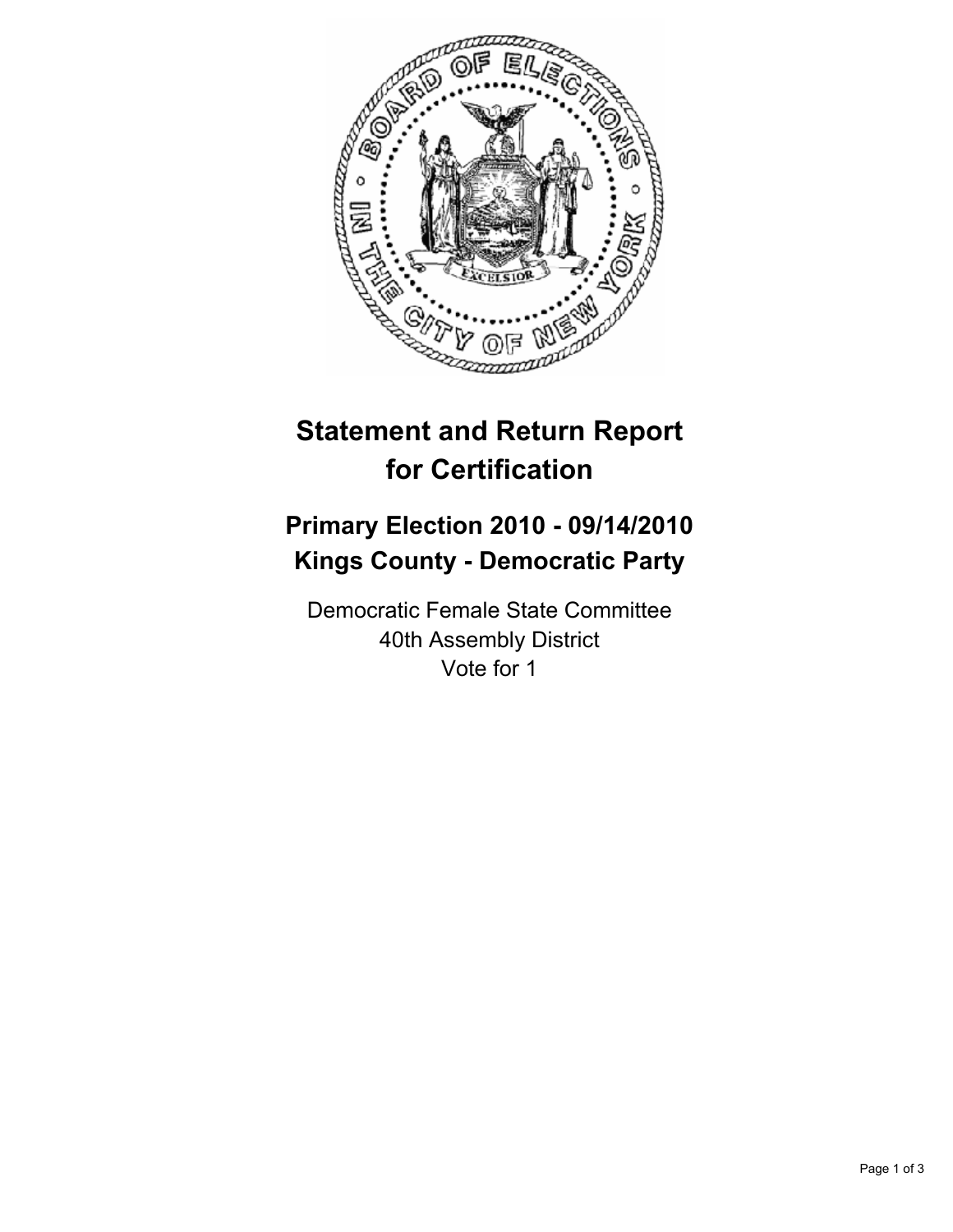

## **Assembly District 40**

| <b>Total Votes</b>       | 4.639 |
|--------------------------|-------|
| PAUL THOMAS (WRITE-IN)   |       |
| DARLENE MEALY (WRITE-IN) |       |
| <b>CAROL A FAISON</b>    | 1,628 |
| <b>INEZ D BARRON</b>     | 3,009 |
| AFFIDAVIT                | 60    |
| ABSENTEE/MILITARY        | 79    |
| <b>EMERGENCY</b>         | 11    |
| PUBLIC COUNTER           | 5,728 |
|                          |       |